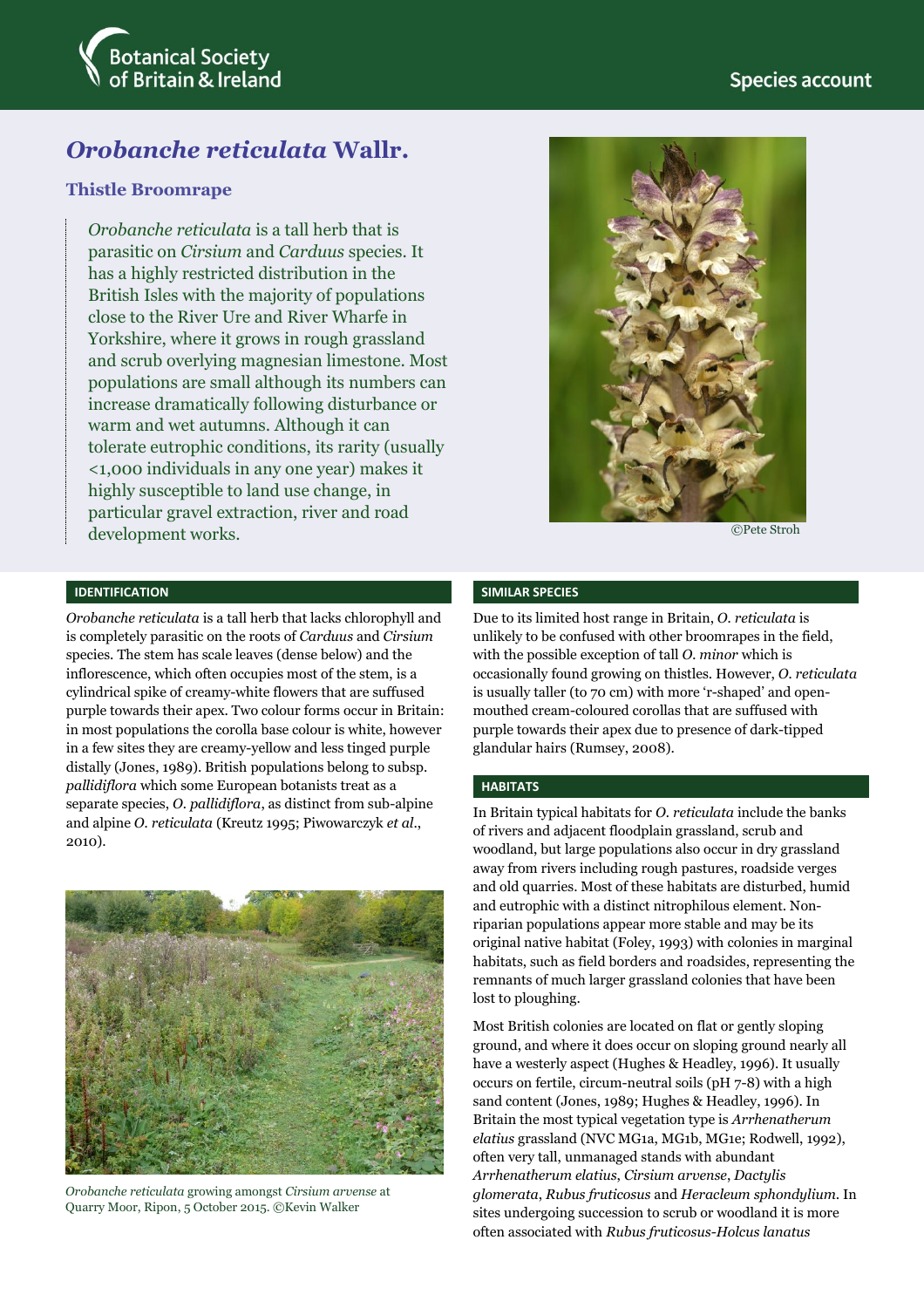## *Orobanche reticulata* Wallr.

underscrub community (NVC W24) or more rarely *Crataegus monogyna-Hedera helix* (NVC W21) or *Prunus spinosa-Rubus fruticosus* (NVC W22) scrub.

The habitats of lowland subsp. *pallidiflora* in Europe are very similar including xerothermic or semidry grasslands, ruderal habitats, waterlogged alkaline meadows, and humid forest and scrub usually on mesotrophic-alkaline sandy clays and loams (Piwowarczyk *et al*., 2010).

Although *O. reticulata* is often found in areas prone to winterflooding it does not appear to tolerate prolonged waterlogging. It can grow in light shade amongst scrub or in recently felled areas but it does not persist under dense shade and has been lost from a few sites where a woodland canopy has developed (e.g. Langwith).

#### **BIOGEOGRAPHY**

*Orobanche reticulata* occurs throughout much of Europe extending eastwards through the Caucasus to the Himalaya and possibly in North Africa (Sell & Murrell, 2009). It is most frequent in the subalpine and alpine regions of central and southern Europe and much less common in northern Europe, where it reaches its northern limit, with isolated colonies in Britain, Scandinavia, the Baltic States, north Germany, and The Netherlands. The British plant is subsp. *pallidiflora* and this has a lowland distribution in Europe and is quite distinct from the more montane subsp. *reticulata*.

In Britain, *O. reticulata* is restricted to Yorkshire, where it appears to have been first discovered in the mid-nineteenth century, although it was not confirmed as a British species



Distribution of *Orobanche reticulata* in Great Britain and Ireland.

until 1909 (Druce, 1909; Foley, 1993; 1999). Since then it has been recorded from around 70 localities in 10 hectads, 52 of which were extant in 1992 (Foley, 1993). There have been no systematic surveys of its distribution since then but it still persists in many of its best-known localities (e.g. Cow Cliffe Pastures, Hook Moor, Quarry Moor, Ripon Parks). More than 85% of these populations are confined to the valleys of the River Ure and River Wharfe where these bisect the narrow belt of magnesian limestone between Ripon and Leeds with a few riverside colonies further downstream (e.g. Boroughbridge, Linton Locks). There is also a small cluster of non-riparian populations on the magnesian limestone near to Aberford (Hook Moor) and, uniquely in a British context, on the chalk at two sites near to Malton (Cow Cliffe Pastures and Wharram Quarry SSSIs). It was introduced to Wharram Quarry in the 1990s and is now flourishing with c.175 flowering spikes recorded in 2013 and 2014 (Emma Leighton, pers. comm.). All records away from this restricted area are now thought to be misidentifications (Foley, 1993).

Its restriction to one small area has led to doubts about its native status (e.g. Pugsley, 1926) although its limited host range, morphological variability (Foley, 1992), as well as a comparable distribution pattern to other parts of northern Europe strongly support it being a genuinely native plant in Britain (Foley, 1993). Jones (1989) noted that its distribution falls entirely within the region with < 750 mm annual precipitation an average daily minimum February temperature of  $< 1.7$ °C.

All British localities are lowland (10 to 125 m OD). In continental Europe subsp. *pallidiflora* occurs to 1205 m in the Western Bieszczady Mountians in Poland whereas subsp. *reticulata* ascends to 2500 m in the European Alps and 3660 m in the Himalayas (Piwowarczyk et al., 2010).

### **ECOLOGY**

In Britain *O. reticulata* is a root parasite of thistles, almost always on *Cirsium arvense*, and more occasionally *C. eriophorum*, *C. palustre*, *C. vulgare*, *Carduus crispus* or *Carduus nutans*. There is also a single record of it parasitizing *C. heterophyllum* in a garden near to York where it must have been casual (Foley, 1993). It becomes increasingly polyphagous in continental Europe with hosts including members of the Cistaceae and Dipsicaceae. Interestingly it appears to avoid areas heavily infested by *C. arvense* preferring areas where the host is less abundant and more scattered, although it should be noted both the density and height of its hosts are significantly reduced by the presence of *O. reticulata* (Hughes & Headley , 1996).

*Orobanche reticulata* appears to behave as an annual or biennial in Britain and possibly only rarely as a perennial (Rumsey &. Jury, 1991). Seeds are dispersed in the autumn but probably need periods of cold (winter) and warm (summer) conditions to germinate (Jones, 1989). Therefore, seedlings probably develop in the autumn following dispersal, attaching themselves to a suitable host root. The underground tuber develops over the winter and spring and flowers in the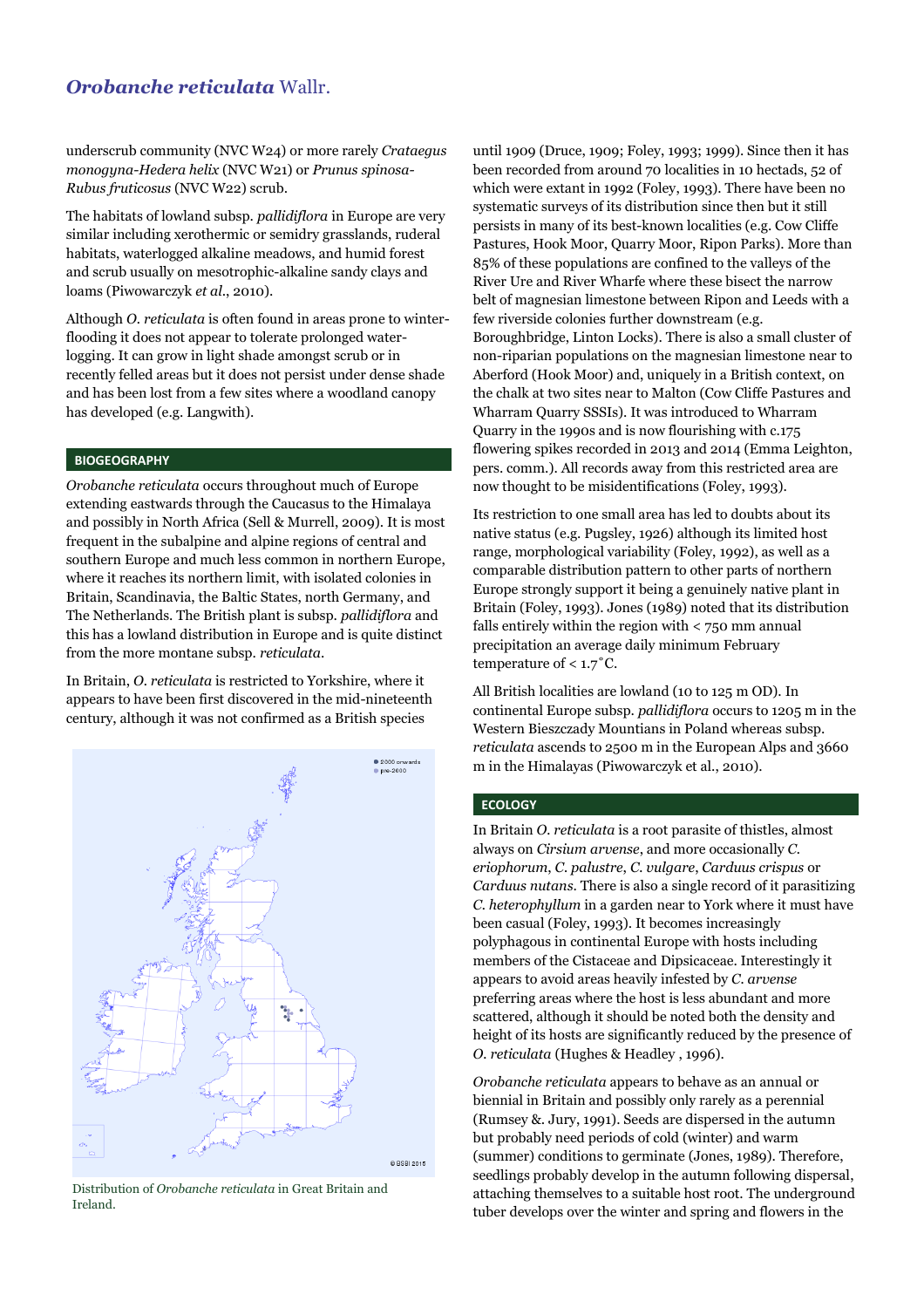# *Orobanche reticulata* Wallr.

following summer (annual) or in the second summer (biennial) if it has not accumulated sufficient carbohydrate reserves (Hughes & Headley, 1996). The flowers are thought to be monocarpic although is not known for certain whether the tubers survive and continue to flower (i.e. the plant behaves as a polycarpic perennial).

*O. reticulata* flowers from June to August with the dead stems persisting and shedding seed for several months, thereby allowing surveys to be undertaken long after flowering has ceased. Secondary flowering in October and November has been reported from Poland but has not been observed in Britain (Piwowarczyk *et al*., 2010). The flowers are bisexual and are likely to be pollinated by a wide range of insects including wasps, bees and flour beetles (Jones, 1989; Hughes & Headley, 1996). The flowers also display autogamy having a highly effective self-pollination mechanism towards the end of the flowering period (Jones, 1989).

Flower and seed production is high compared to other British broomrapes (c. 50 flowers per spike) with mature capsules producing between 2,000 and 4,000 tiny seeds. Therefore even small populations can produce large amounts of seed with the majority being dispersed very effectively by wind and/or water (Hughes & Headley, 1996). The seed can remain buoyant in water for 1.5 days (Jones, 1989) and its appearance in newly cleared sites, for example after clear-felling of trees at Ox Close Wood, suggests that seed can remain dormant for many years (Foley, 1999; Smith, 2103). As with other broomrapes seed germination requires a chemical exudate on the roots of the host although the exact nature of this stimulant in *O. reticulata* is unknown.

Although most populations in Britain are very small, often with less than 10 flowering plants, they can persist for many years. At a few sites numbers can occasionally approach 1,000 (e.g. c.900 at Quarry Moor, Ripon in 2015; Dan McAndrew, pers. comm.) although numbers usually vary dramatically from one year to the next. The reasons for this are unclear but appear to relate to its short-lived lifecycle and climatic variation with 'good' years usually following warm, wet autumns that are optimal for seed germination (Hughes & Headley, 1996). *O. reticulata* can also appear in large numbers a few years after disturbance events caused by animals, road building, rotovation, woodland clearance or erosion due to flooding. The reasons for this are unclear but could include increased seed penetration of the root zone of its hosts, increases in the abundance of its hosts, or the uncovering of dormant seed banks.

Flooding clearly plays an important role in some years either by dispersing seed or vegetative fragments or by creating new habitat for its hosts. Spring flooding appears to have few negative effects, probably because the tubers are already well established, whereas autumn flooding may be detrimental as it washes away whole plants and creates anaerobic soil conditions (Hughes & Headley, 1996). Predation by slugs and snails is also thought to have a detrimental effect on numbers, especially in the late winter and early spring when the tubers

and new shoots grow near to the soil surface and are therefore vulnerable to attack (Jones, 1989; Hughes & Headley, 1996).

#### **THREATS**

The main threat to *O. reticulata* in the past was the loss of grassland to ploughing and quarrying and this has resulted in its restriction to marginal (ecotonal) habitats in some areas (e.g. field boundaries, roadside verges, embankments, islands in rivers, etc.). However, today the main threats appear to be deliberate destruction of its hosts, especially *C. arvense* (a noxious agricultural weed), gravel extraction, and engineering works affecting roads and rivers. Nevertheless it appears relatively resilient to disturbance and agricultural intensification and may have even increased in some areas, presumably because modern land practices favour *C. arvense*.

#### **MANAGEMENT**

Grazing is essential for maintaining the open conditions required by its host, ideally during the autumn and winter months to avoid damaging new plants as they emerge in the spring. Scrub removal and reinstatement of grazing may be needed on a few abandoned or disused sites, although it is unlikely that anything could be done to maintain riverside sites that are difficult to access. The disturbance caused by rotovation is also likely to benefit the species and has been used on a few sites to great effect.

#### **REFERENCES**

- Druce, G.C. 1909. Plant notes, etc., for 1908. Report of the Botanical Society and Exchange Club of the British Isles for 1908: 334-337.
- Foley, M.J.Y. 1992. Some British *Orobanche* variants. BSBI News 60: 64.
- Foley, M.J.Y. 1993. *Orobanche reticulata* Wallr. populations in Yorkshire (north-east England). Watsonia 19: 247-257.
- Foley, M.J.Y. 1999. *Orobanche reticulata* Wallr. (Orobanchaceae). In: M.J. Wigginton (comp & ed) *British Red Data Books 1 Vascular plants*, 3rd ed. Joint Nature Committee Council, Peterborough
- Hegi, G. 1935. *Illustrierte Flora van Mittel-Europa* 5:2544- 2548. J.F. Lehmans Verlag, München.
- Hughes, M. & Headley, A. 1996. The biology and ecology of the Thistle Broomrape *Orobanche resticulata* Wallr. The Naturalist 121:3-10.
- Jones, M. 1989. *Taxonomic and Ecological Studies on the Genus* Orobanche *L. in the British Isles*. Ph.D. thesis, University of Liverpool.
- Kreutz, C.A.J. 1995. Orobanche. *The European Broomrape Sspecies. 1. Central and Northern Europe*. Stichting Natuurpublicaties, Limburg.
- Piwowarczyk, R., Chmielewski, P., Gierczyk, B., Piwowarski, B. & Stachyra, P. 2010. *Orobanche pallidiflora* Wimm. &